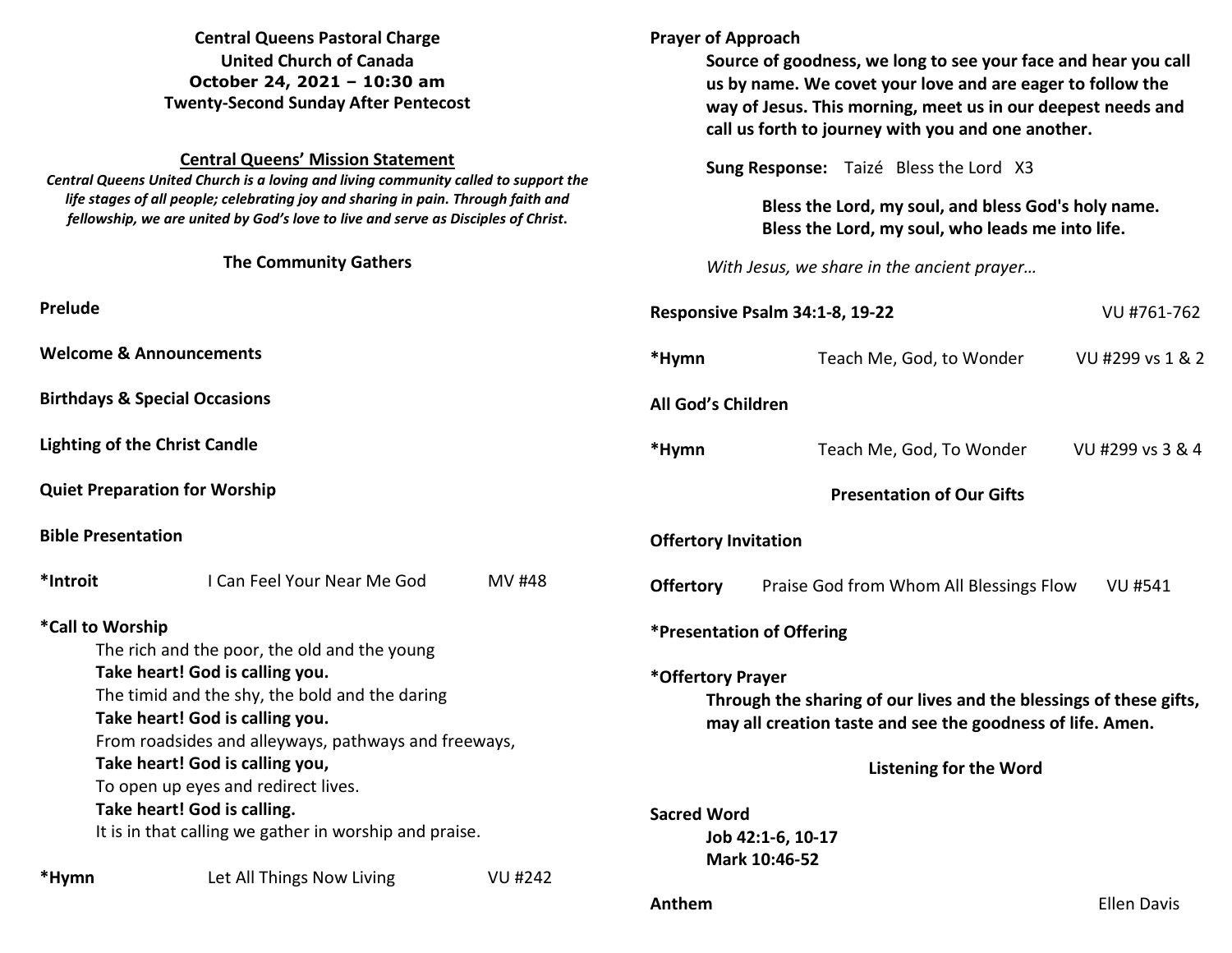| Sermon |
|--------|
|--------|

**Reflective Music** 

**Prayers for Peace from three religions that trace their roots to the same God**

### **Responding to the Word**

| *Hymn | Spirit God, Be Our Breath | MV #150 |
|-------|---------------------------|---------|
|-------|---------------------------|---------|

# **\*Blessing**

Let us go from this place with eyes wide open, ready to welcome God's people and respond to Christ's call, willing to work for life made new.

 **We go, to follow the way of Jesus and to serve a world in need.**

\***Choral Benediction** Go Now in Peace

#### **Postlude**

 **\*** Please stand as you are able

**Ministers All of us ClergyClergy Rev Greg Davis**<br> **Clergy Rev Greg Davis**<br> **Rev Greg Davis** Tuesday, Wednesday & Thursday 9 am – 12 pm Office Phone 902-964-2291 Email minister@cquc.ca

**Ministry of Music Kirk Neville**Website https://cquc.ca/index.htm Phone 902-786-9222

Email nevillevurry1@hotmail.com

**Church Office**

Office Hours

Wednesday & Thursday 9 am – 12 pm Phone 902-964-2221 Email office@cquc.ca

**A Warm Welcome to All** – We are delighted you've joined us. May God's word today strengthen your faith, inspire curiosity and learning, and motivate your service of others. All are welcome.

**Today's Bulletins** are place in loving memory of Harvey Bertram. Lovingly remembered by Velda, Gregory, Allan, Kimberley and families.

## **Life and Work of Our Church**

**Greg's Office Hours:** Tuesday, Wednesday and Thursday from 9 am – 12 pm. If anyone is in the hospital or would like a visit from Greg, please call him at 902-964-2291. If you wish to meet with Greg outside the scheduled hours, please call 902-964-2291 or email minister@cquc.ca for an appointment.

**In-Church Services:** Registration is **required**. To register, please call 902-964-2221 or email office@cquc.ca. Masks are **required.** If you are registering **after 12 pm Thursday**, please text or call Velda at 902-940- 7674.

**FundScrip** – Next order date will be October 31<sup>st</sup>. You can reach Janet by email (jhowes1969@gmail.com) or by phone (902-393-1527). Ordering will be every 2 weeks. E-transfers accepted.

**Scent-Free** – *"No scents makes good sense."* Recognizing that some of our church attendees have sensitivity and/or allergic reactions to various fragrant products, you are asked not to use scented products. Thank you for your cooperation so that everyone can attend our church.

**E-Transfers** – Central Queens United Church is set up to accept E-Transfers. If you wish to give your offerings through E-Transfer, please send via email to veldabertram@gmail.com.

**A Walk on the Wild Side** – Would you like to learn more Uppity Women of the Bible? Join Greg in the church parlour on Thursday mornings at 10 am for a seven-week journey (ending November 25<sup>th</sup>) as you explore the first uppity woman – Ruth!!